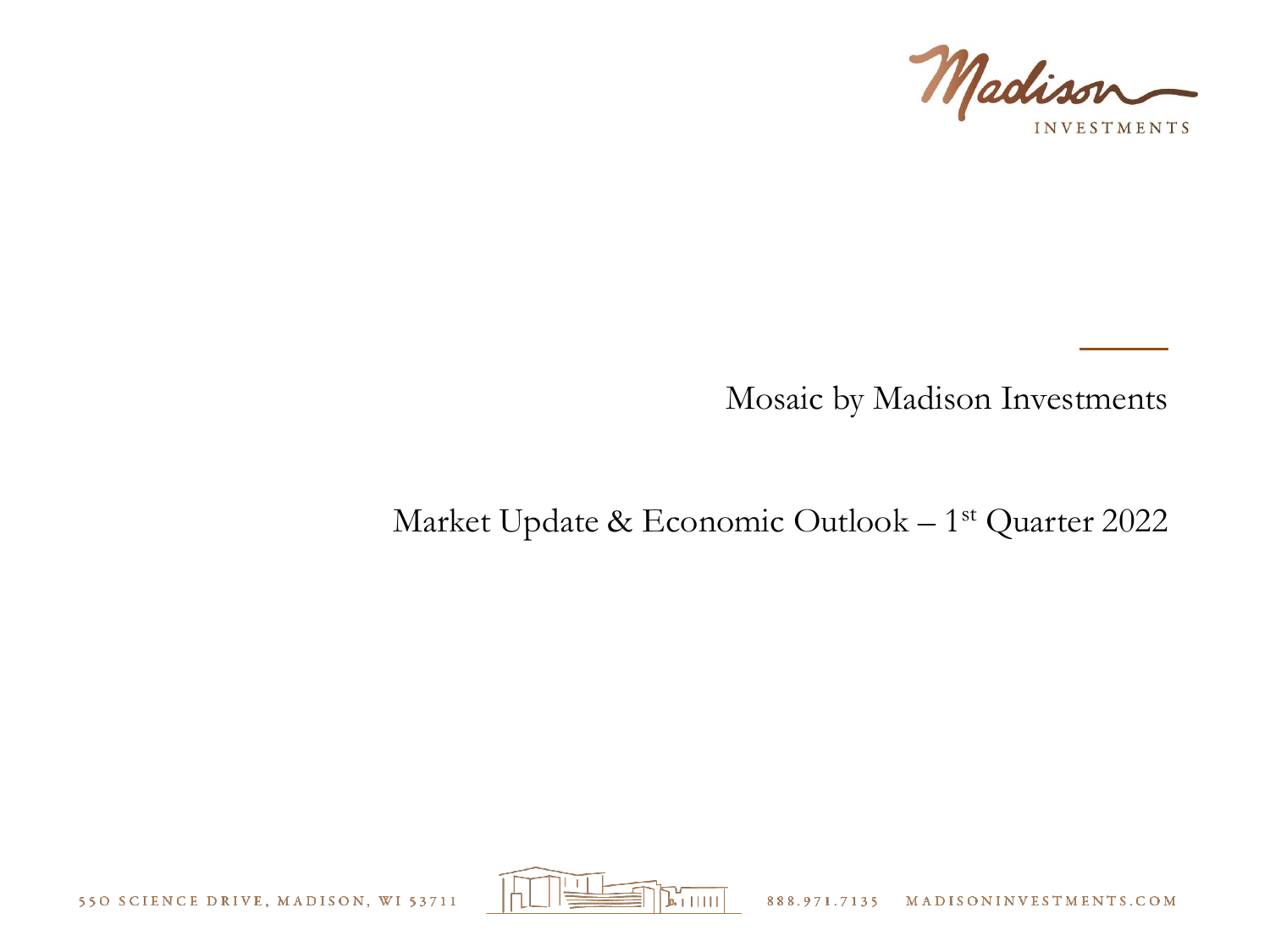

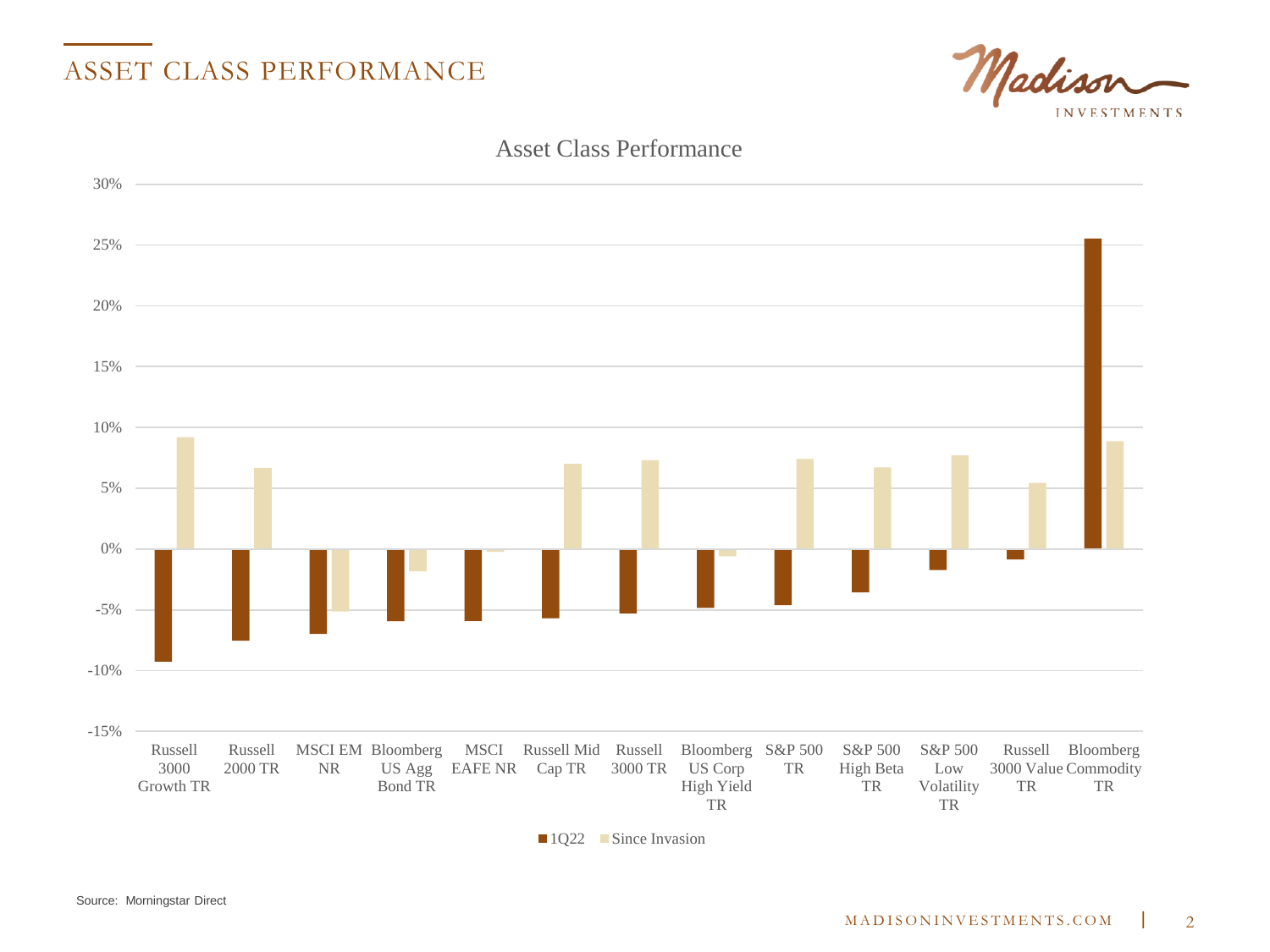#### A COMBINATION OF RISING RATES AND WIDENING SPREADS LED BOND MARKETS TO ONE OF THE WEAKEST QUARTERS IN INDEX HISTORY





#### Bloomberg US Agg Bond TR USD

Source: Morningstar Direct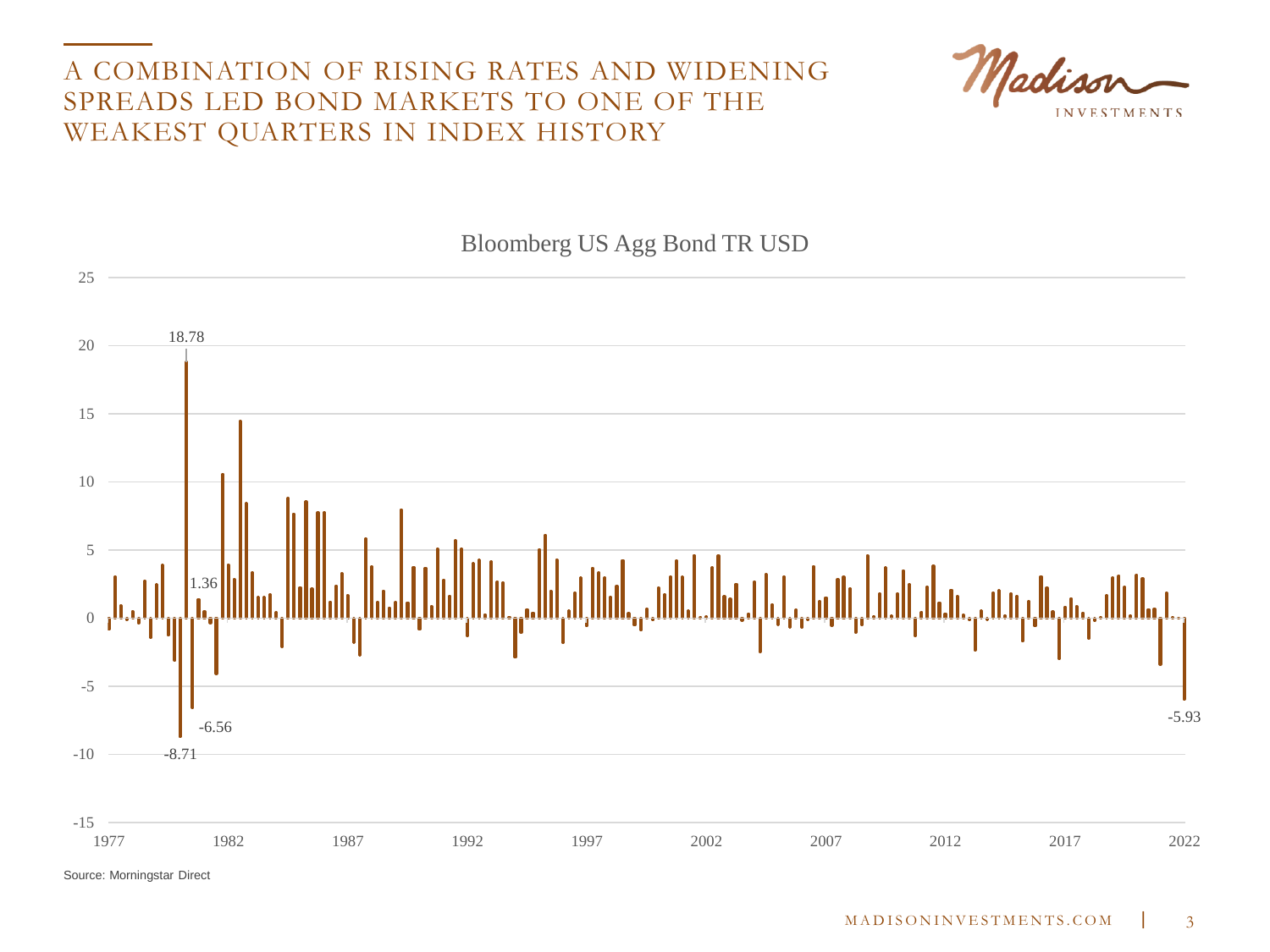#### FEDERAL RESERVE RESPONDS TO HIGHER & MORE PERSISTENT INFLATION





Source: FactSet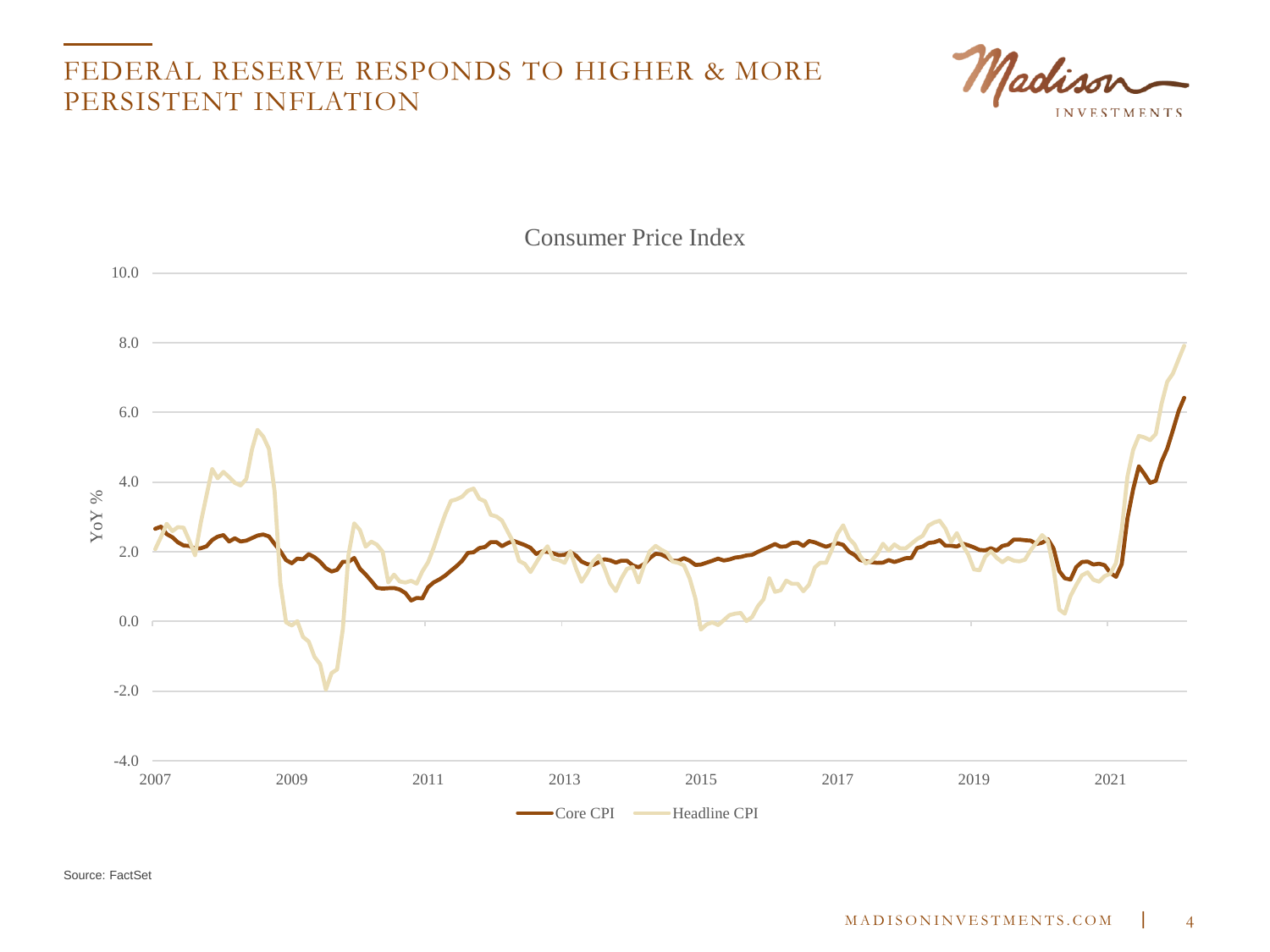#### FEDERAL RESERVE IS ANTICIPATING EVER HIGHER INTEREST RATES TO QUELL INFLATION



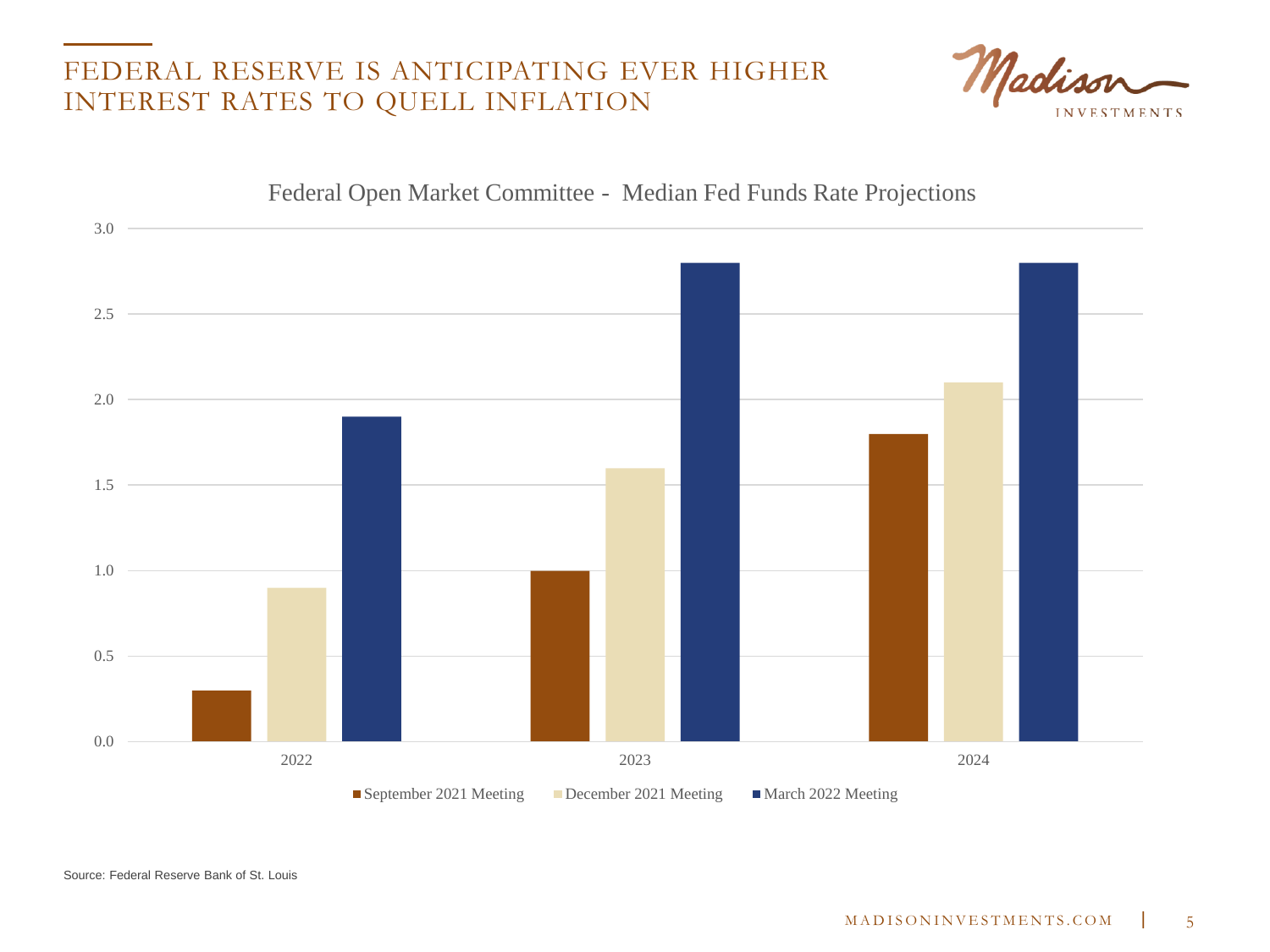### YIELD CURVE SHIFTED DRAMATICALLY HIGHER





US Treasury Yield Curve

Source: FactSet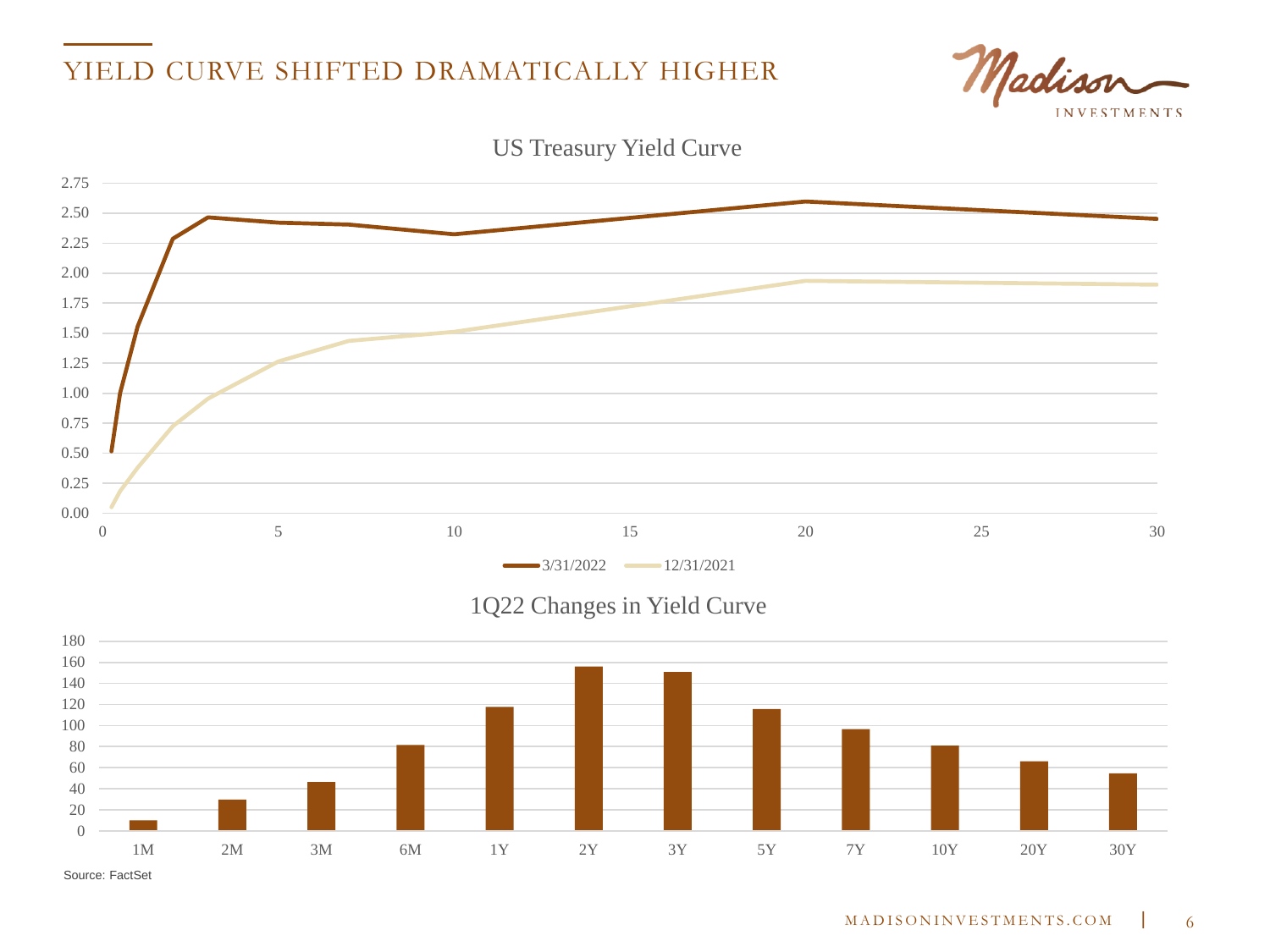#### YIELD CURVE INVERSION HAS HISTORICALLY BEEN AN EARLY PRECURSOR TO RECESSION



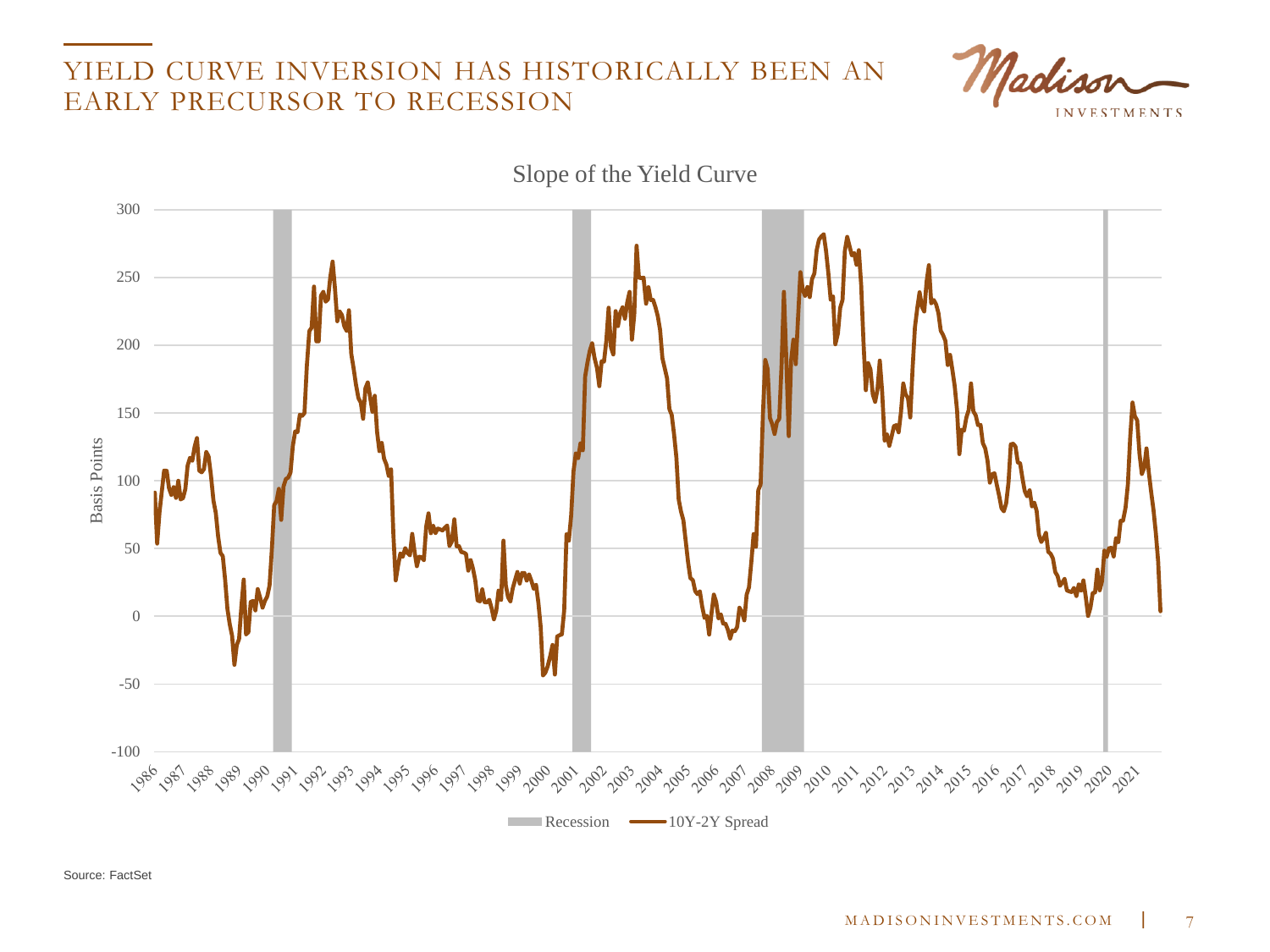#### ENERGY PRICES CAUGHT BETWEEN STRUCTURAL UNDERINVESTMENT AND GEOPOLITICAL PRESSURE





Source: FactSet, US Energy Information Administration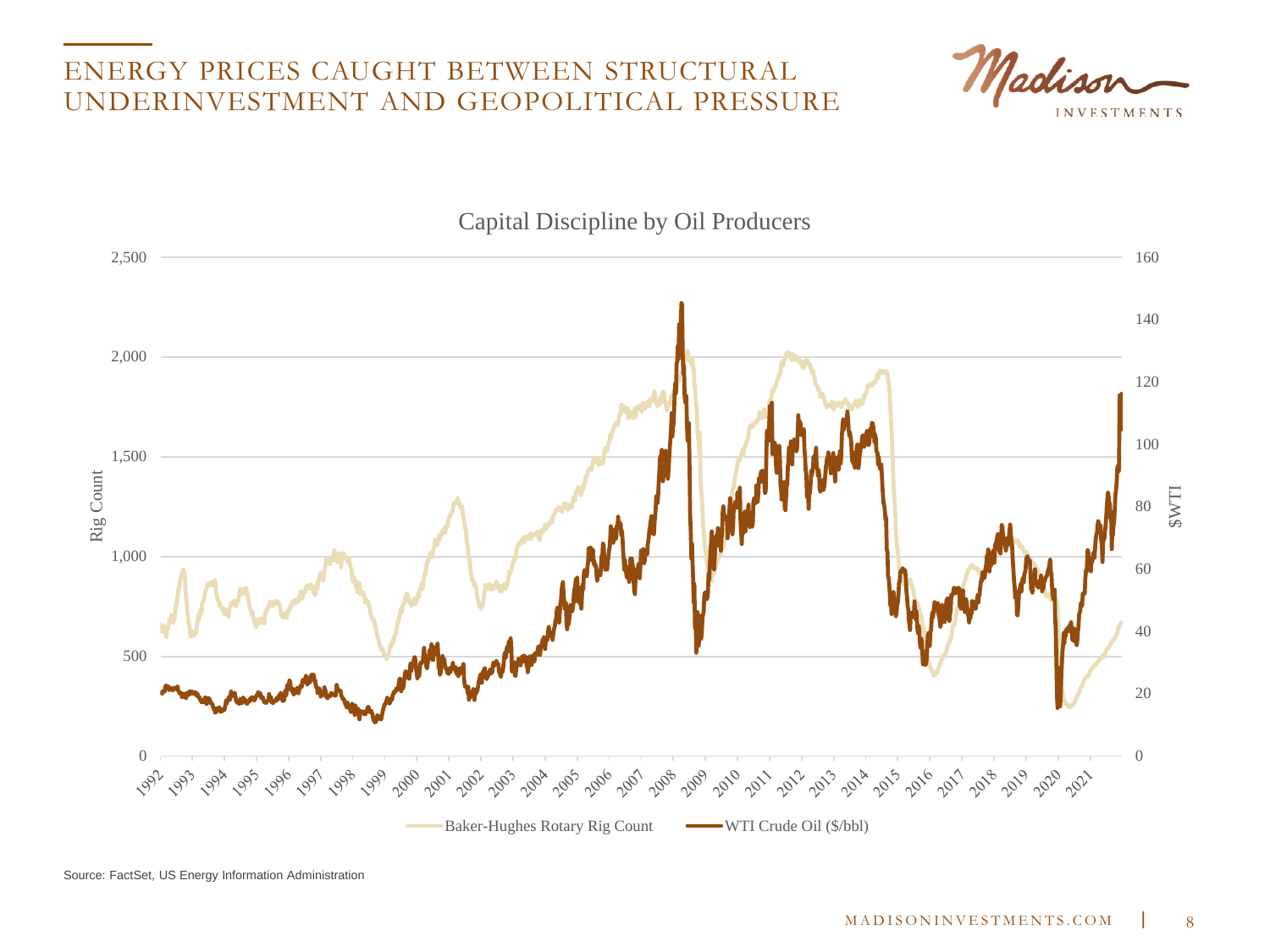#### HOUSING PRICES CONTINUE TO ACCELERATE IN THE FACE OF RAPIDLY RISING MORTGAGE RATES



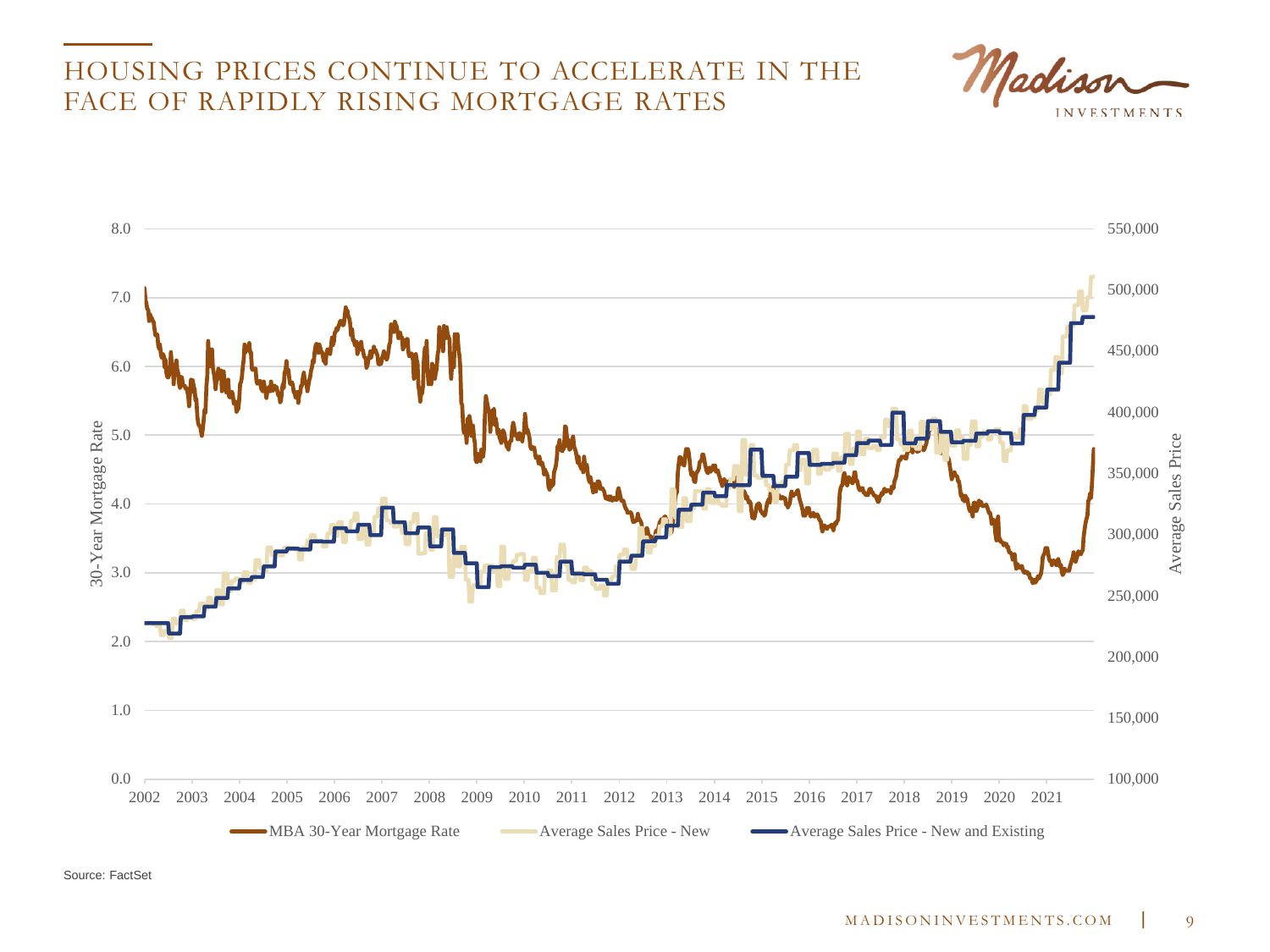#### CONSUMER CONFIDENCE HAS STRUGGLED TO MAINTAIN ITS POST PANDEMIC BOUNCE



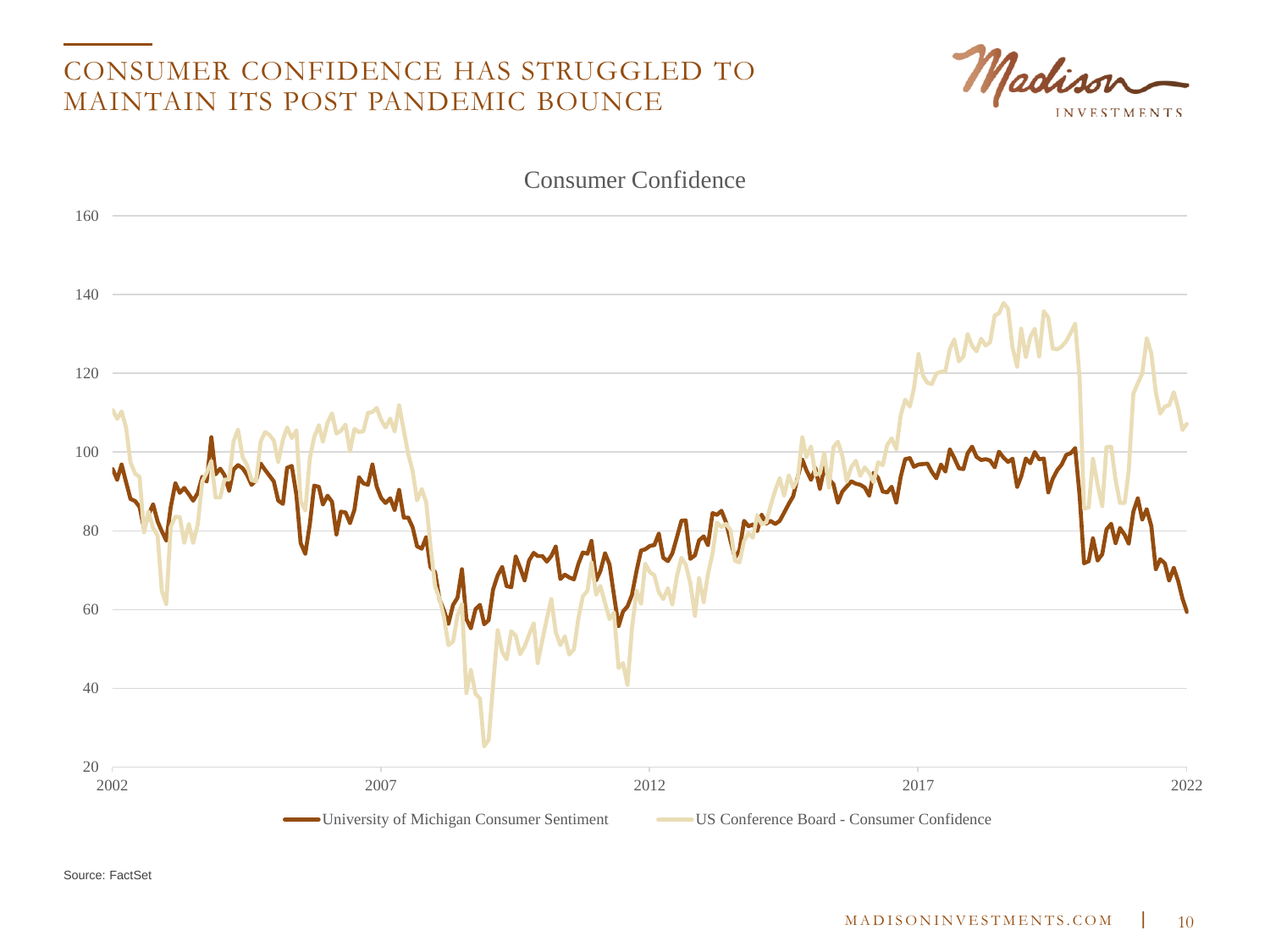#### CONSUMER INCOME ERODED BY A COMBINATION OF HIGH INFLATION AND END OF STIMULUS PAYMENTS



Real Disposable Personal Income $20,000 -$  19,000  $18,000 17,000 -$  16,000 **Sales Commence**  $15,000 -$ <u>and the community of the community of the community of the community of the community of the community of the community of the community of the community of the community of the community of the community of the community</u> 14,000 **CONTRACTOR**  13,000 **Communication**  12,000 11,000 10,000 \_\_\_\_\_\_\_\_\_\_\_\_\_\_\_\_\_\_\_\_\_\_\_\_\_\_\_\_\_\_ 2012 2013 2014 2015 2016 2017 2018 2019 2020 2021 2022

Source: Federal Reserve Bank of St. Louis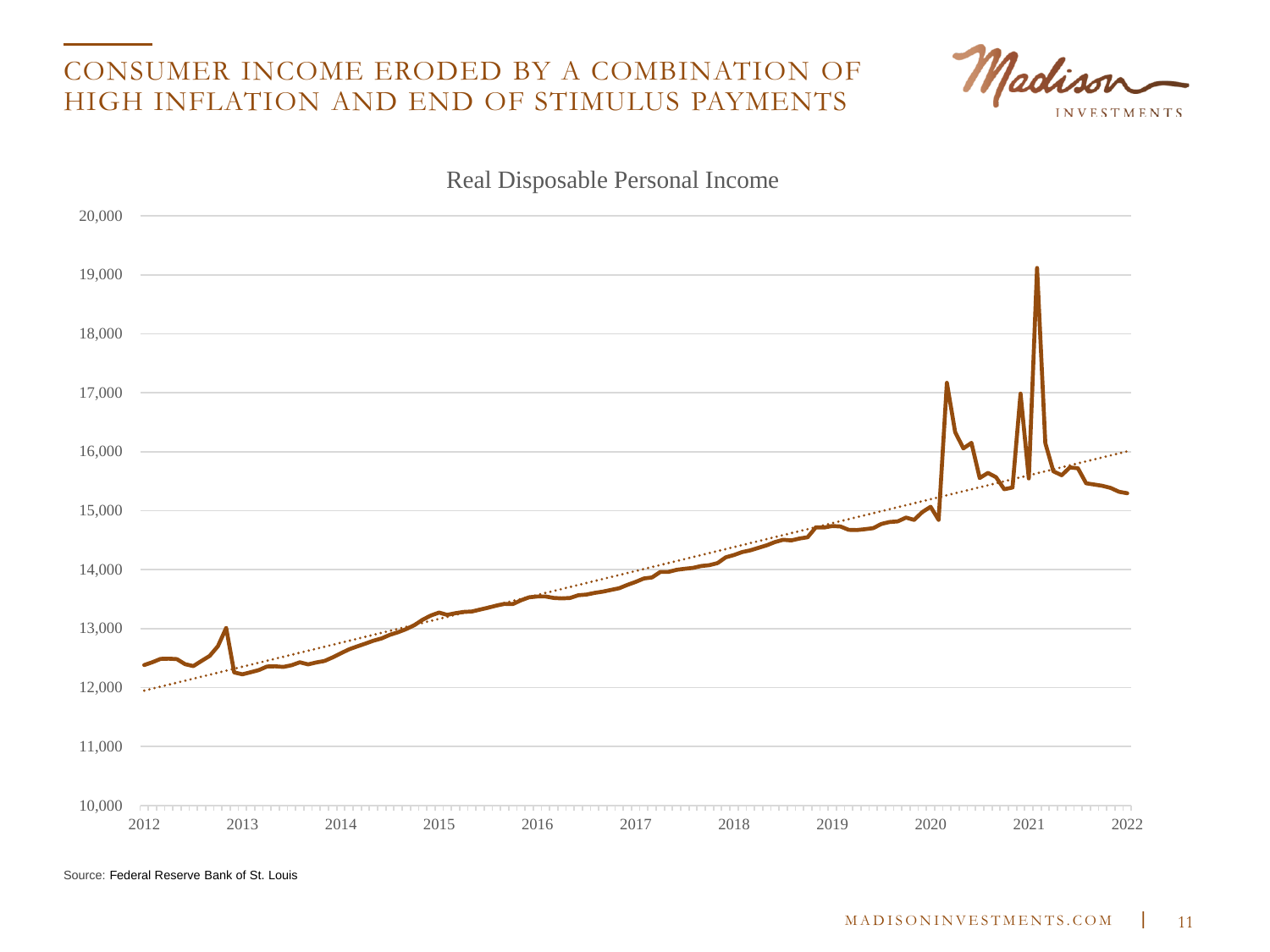#### ENERGY AND FOOD COSTS LESS BURDENSOME TODAY THAN IN THE PAST, BUT THEY ARE RISING



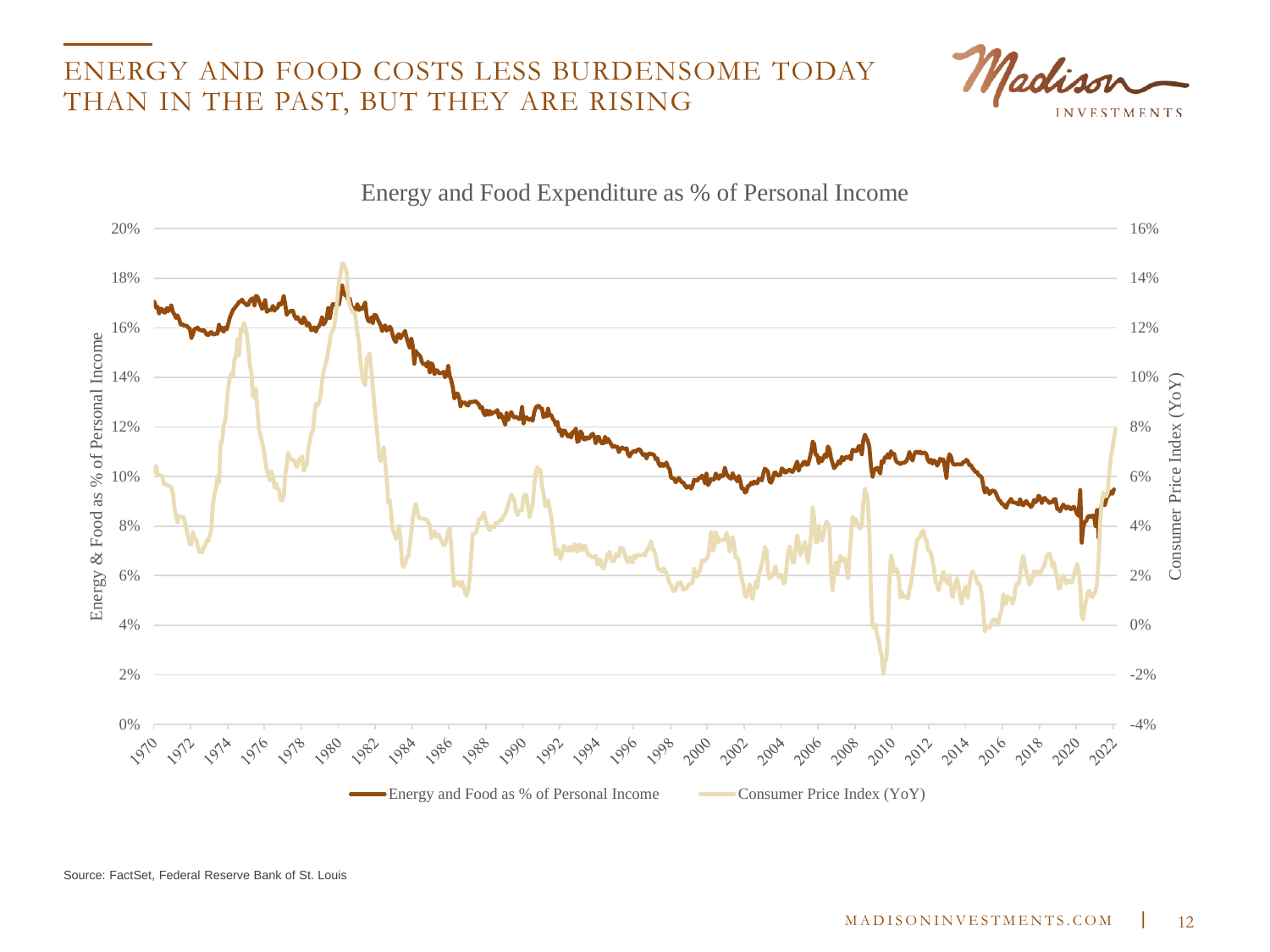

RUSSELL MIDCAP®: Russell Midcap® Index measures the performance of the 800 smallest companies in the Russell 1000® Index, which represent approximately 35% of the total market capitalization of the Russell 1000® Index. As of the latest reconstitution, the average market capitalization was approximately \$3.7 billion; the median market capitalization was approximately \$2.9 billion. The largest company in the index had an approximate market capitalization of \$10.3 billion.

RUSSELL 2000®: Russell 2000®Index measures the performance of the 2,000 smallest companies in the Russell 3000® Index, which represents approximately 11% of the total market capitalization of the Russell 3000®Index.

RUSSELL 2000® GROWTH: Russell 2000® Growth Index is designed to track those securities within the broader Russell 2000 Index that FTSE Russell has determined exhibit growth characteristics.

RUSSELL 2000® VALUE: Russell 2000® Value Index is designed to track those securities within the broader Russell 2000 Index that FTSE Russell has determined exhibit value characteristics.

S&P 500® INDEX: Widely regarded as the best single gauge of the U.S. equities market, this world-renowned index includes a representative sample of 500 leading companies in leading industries of the U.S. economy. Although the S&P 500 focuses on the large-cap segment of the market, with over 80% coverage of U.S. equities, it is also an ideal proxy for the totalmarket.

The S&P 500® High Beta Index measures the performance of 100 constituents in the S&P 500 that are most sensitive to changes in market returns.

The S&P 500® Low Volatility Index measures performance of the 100 least volatile stocks in the S&P 500. The index benchmarks low volatility or low variance strategies for the U.S. stock market. Constituents are weighted relative to the inverse of their corresponding volatility, with the least volatile stocks receiving the highest weights.

The MSCI EAFE (Europe, Australasia & Far East) Index is a free-float adjusted market capitalization index that is designed to measure developed market equity performance, excluding the U.S. and Canada.

MSCI Emerging Market Index The MSCI Emerging Markets Index captures large and mid cap representation across 24 Emerging Markets (EM) countries. With 1,138 constituents, the index covers approximately 85% of the free float-adjusted market capitalization in each country.

The Bloomberg Barclays US Aggregate Bond Index is a broad-based flagship benchmark that measures the investment grade, US dollar-denominated, fixed-rate taxable bond market. The index includes Treasuries, government-related and corporate securities, MBS (agency fixed-rate and hybrid ARM pass-throughs), ABS and CMBS (agency and non-agency).

Bloomberg Commodity Index (BCOM) is calculated on an excess return basis and reflects commodity futures price movements.

Index performance returns do not reflect any management fees, transaction costs, or expenses. Indices are unmanaged and one cannot invest directly in an index. Russell Investment Group is the source and owner of the trademarks, service marks and copyrights related to the Russell Indexes. Russell® is a trademark of Russell InvestmentGroup.